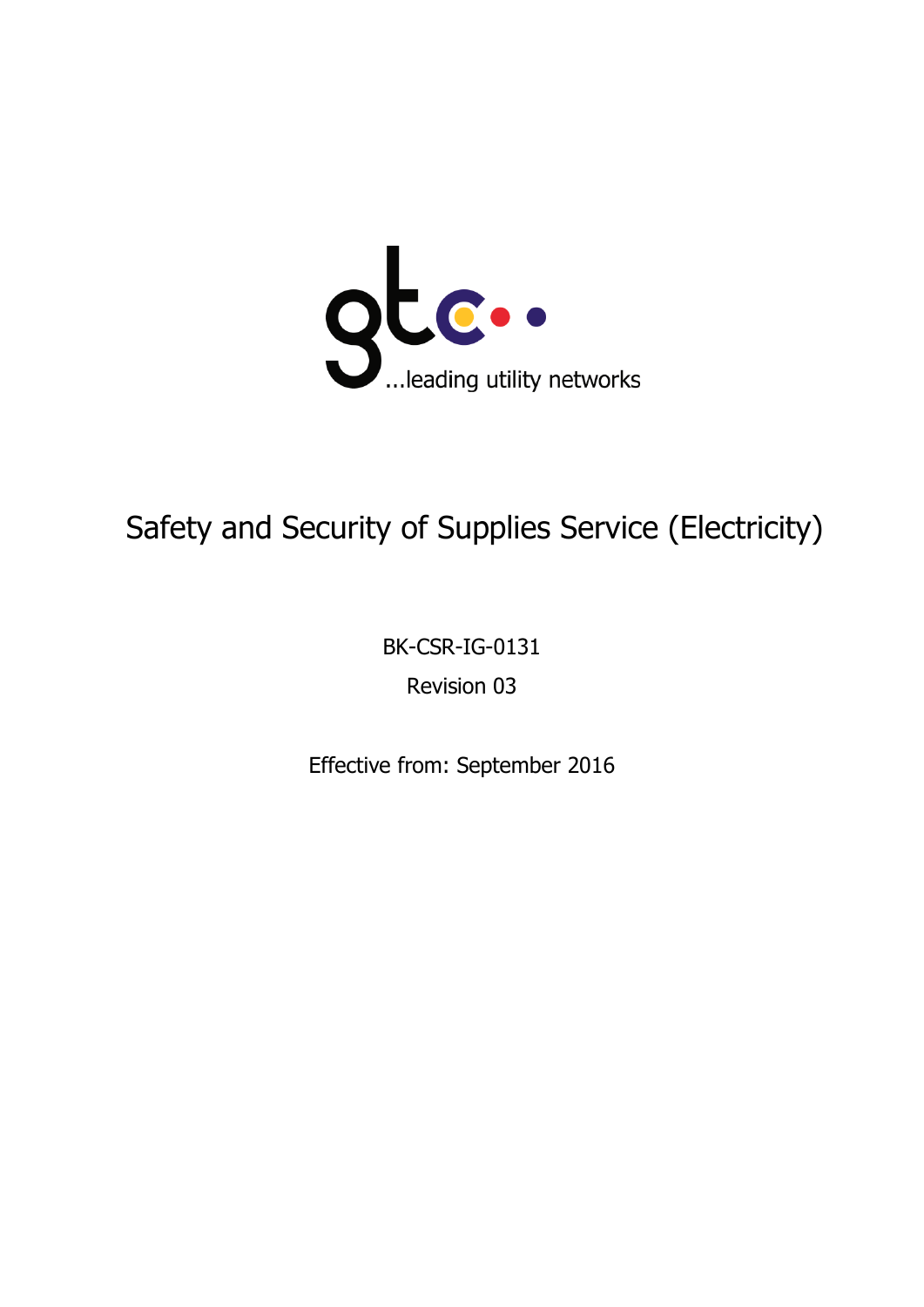### **About this Statement**

The following statement relates to our licenced Independent Distribution Network Operators; the Electricity Network Company and Independent Power Networks, the assets of which are managed by the Gas Transportation Company Limited, hereafter referred to as GTC.

This statement describes the enquiry service that has been made available to any person for the purpose of reporting:

- A power cut, a dangerous situation, or hazard to GTC's distribution system.
- A matter that affects or is likely to affect the maintenance of the security availability and quality of service provided from GTC's distribution system; or
- A matter that arises from or is in connection with the operation of, or otherwise relates to GTC distribution system which causes danger, requires urgent attention, or is likely to cause danger or require urgent attention.

To report any incidents described above please contact us on our free **emergency phone number:**

# **105**

If you are calling from a device that uses **Three Network** please call us on the following **emergency phone number** (charges may apply):

# **0800 0326990**

The emergency number is contactable 24 hours a day, 365 days a year. All reports received in accordance with this statement, will be processed in a prompt and efficient manner in accordance with any relevant standards of service set by the authority.

GTC enquiry staff are trained to provide non-technical advice for the avoidance of danger from the distribution system and from loss of supply. If technical advice or assistance is required, the enquiry will be passed to an appropriate specialist.

GTC will deal with all reports and enquiries strictly on their merits and will not discriminate in the provision of the service. I the case of more widespread emergencies automatic answering facilities may be used to keep customers up to date with developments.

In addition to receiving reports concerning the electricity distribution system, the service may be used to enquire about the likely extent or duration of supply emergencies. Every effort will be made to provide accurate and up-to-date information. However, if such emergencies are widespread or affect telephone communications, including local radio, for periodic updates.

## **General Enquiries**

If you have a general enquiry relating to the operation of our distribution system you can contact us: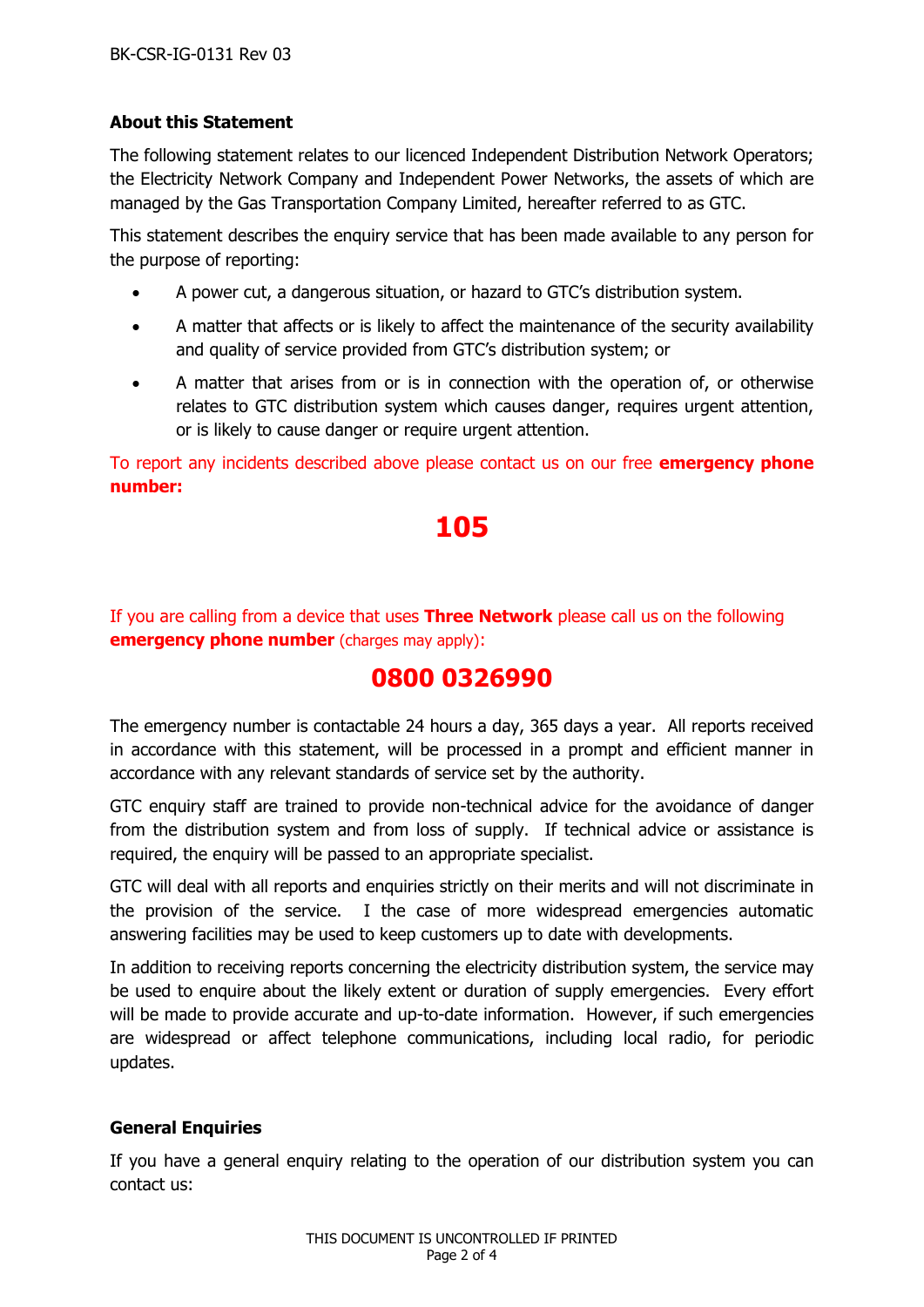**By phone:** 01359 240363 **Our Office Hours: By Email:** [Info@gtc-uk.co.uk](mailto:Info@gtc-uk.co.uk) **By post to:**  GTC Energy House Woolpit Business Park Woolpit Bury St Edmunds Suffolk IP30 9UP

**By Fax:** 01359 243377 **Monday – Friday** 8.00am – 5.00pm

Reports made by post or in person should be restricted to events of a non-urgent nature.

#### **Change of Contact Details**

If we have to change the address or telephone number of the service we will take steps to inform each electricity supplier using the service prior to such a change becoming effective.

The arrangements set out above are made available to other utilities, local authorities and emergency services. Appropriate liaison arrangements with these and other representative bodies are in place and are reviewed from time to time to ensure that effective communications are maintained.

If an electricity supplier chooses to provide its customers with an address and telephone number which is different from the one given in the statement for the reporting of such matters, that supplier will be responsible for ensuring that full details of all reports are passed promptly to us.

A copy of this statement is available free of charge to any person requesting it.

#### **Checks you make if you lose your supply**

If we visit your property and find the problem is with your own circuits or with a lack of credit on your credit meter we may charge you for the visit. To avoid being charged for this we recommend that you carry out the following checks before contacting us.

- Check your trip switch to see if it is in the 'off' position. If it is try to reset it to 'on'. If the switch trips again then there may be a problem with your installation or with one of your appliances.
- If you have a prepayment meter check that it is in credit.
- Check to see if your neighbours have lost supply or, in hours of darkness if there are streetlights, that these have gone out: